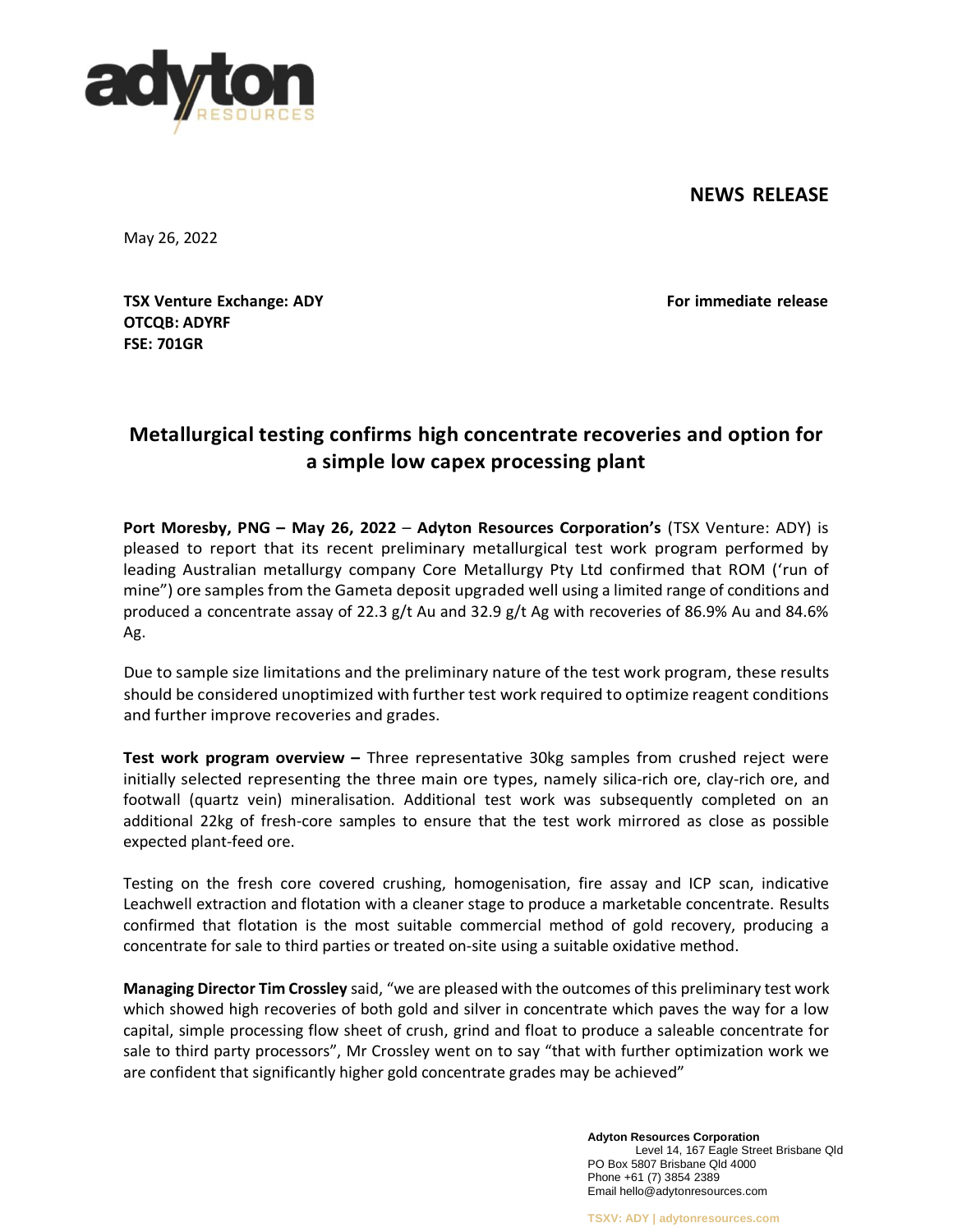**Next Steps –** further test work will focus on Pre-Feasibility Study (PFS) level studies on fresh drill core samples, examining both comminution (crushing and grinding) and flotation to optimise conditions and further improve metallurgical performance. Flotation optimisation will be carried out on blended composites, variability test work, and comminution for ball-mill sizing.

#### **2021 Drill Program:**

The thirty-eight-hole diamond drilling program at the Gameta Project carried out in March until August 2021 was designed to test the continuity of mineralisation and to increase confidence in historical assay results within the inferred resource envelope from drilling conducted in the mid-1990's.

The drilling was focused on the northern third ("the northern ore zone") of the known resources with a strike extent of over 700m being tested (note the resource zone itself occurs over a strike interval of 2,000m).

Testing targeted the shallower open-pitable material, with drilling generally less than 120m and aimed to provide confirmatory data to support the results from historical RC drilling programs ahead of a resource upgrade which occurred in Q3 2021.

Some extensional drilling was also part of the program, testing below, down dip and along strike from known resources, this work confirmed the resource was open both down dip and along strike.

### **2022 Metallurgical Program:**

Several samples were selected for the 2022 preliminary metallurgical test-work program as reported in this announcement.

Adyton approached Core Metallurgy to provide test work on three coarse reject samples and metallurgical development support. The primary goal of the initial works was to establish whether all the ore types are amendable to flotation with a potential flowsheet option being to produce a saleable concentrate. The work programme will also confirm whether the ores are of a refractory nature and what flowsheet options may be applicable for the deposit.

Tim Crossley, Chief Executive Officer

#### **For further information please contact:**

Tim Crossley, Chief Executive Officer E-mail: [tcrossley@adtyonresources.com](mailto:tcrossley@adtyonresources.com) Phone: +61 7 3854 2389

*Neither the TSX Venture Exchange nor its Regulation Services Provider (asthat term is defined in the policies of the TSX Venture Exchange) acceptsresponsibility forthe adequacy or accuracy ofthis press release.*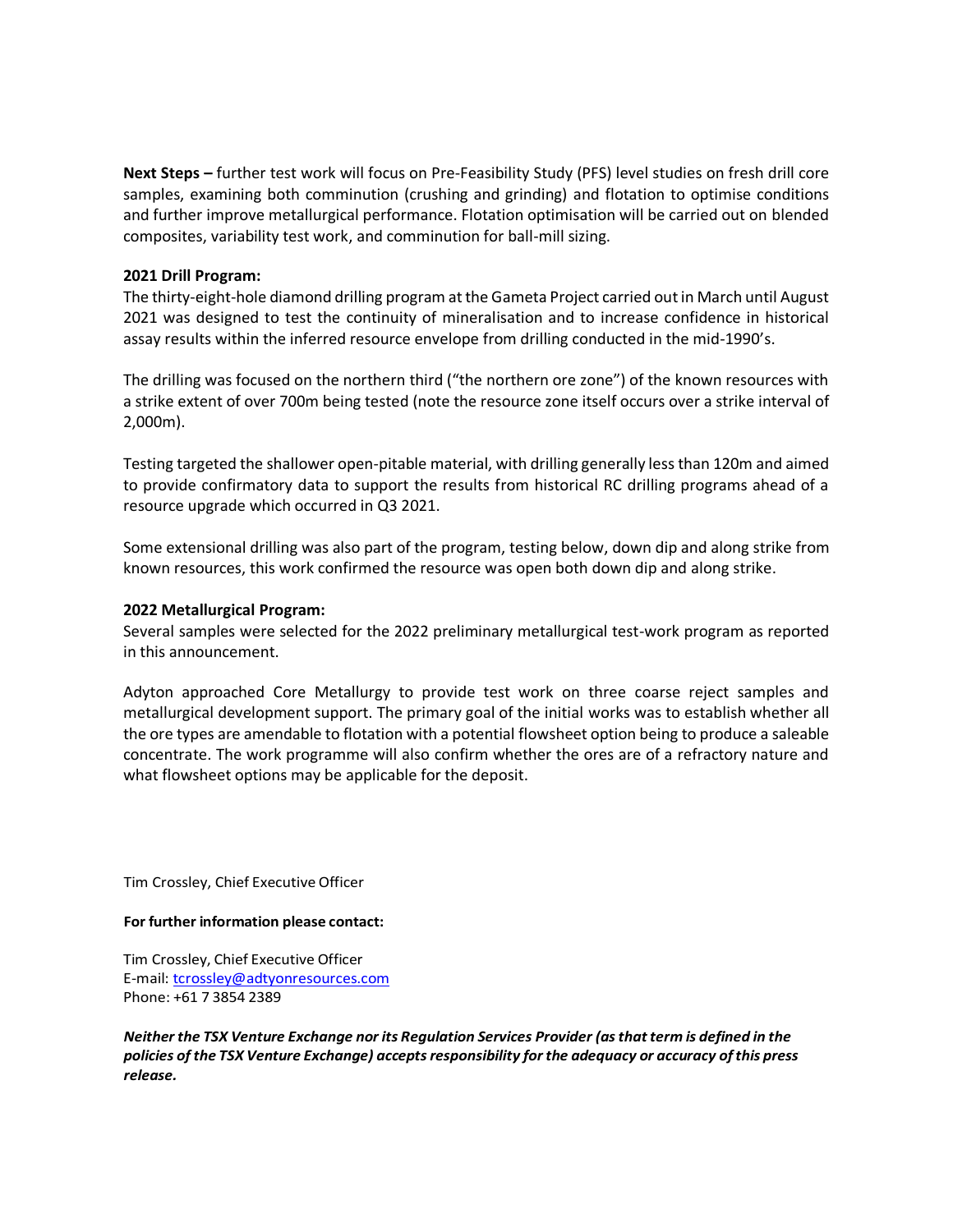#### **ABOUT ADYTON RESOURCES CORPORATION**

Adyton Resources Corporation is focused on the development of gold and copper resources in world class mineral jurisdictions. It currently has a portfolio of highly prospective mineral exploration projects in Papua New Guinea on which it is exploring for copper and gold. The Company's mineral exploration projects are located on the Pacific Ring of Fire which hosts several world class copper and gold deposits. Adyton's current gold resource inventory is more than 2M Oz.

Adyton was formed by a reverse takeover transaction completed with XIB I Capital Corporation on February 17, 2021 and commenced trading on the TSX Venture Exchange under the symbol "ADY" on February 24, 2021.

Adyton is also quoted on the Frankfurt Stock Exchange under the code **701: GR.**

For more information about Adyton and its projects, visit [www.adytonresources.com.](http://www.adytonresources.com/)



#### **Qualified Person**

The scientific and technical information contained in this press release has been prepared, reviewed, and approved by Rod Watt, BSc Hons (Geo), FAusIMM, Chief Geologist of Adyton, who is a "Qualified Person" as defined by National Instrument 43‐ 101 ‐ Standards of Disclosure for Mineral Projects ("NI 43‐101"). Mr. Watt consents to the inclusion of his name in this release. Mr Watt verified the data disclosed in this press release in accordance with industry standard best practices, including sampling, analytical, and test data underlying the information or opinions contained herein."